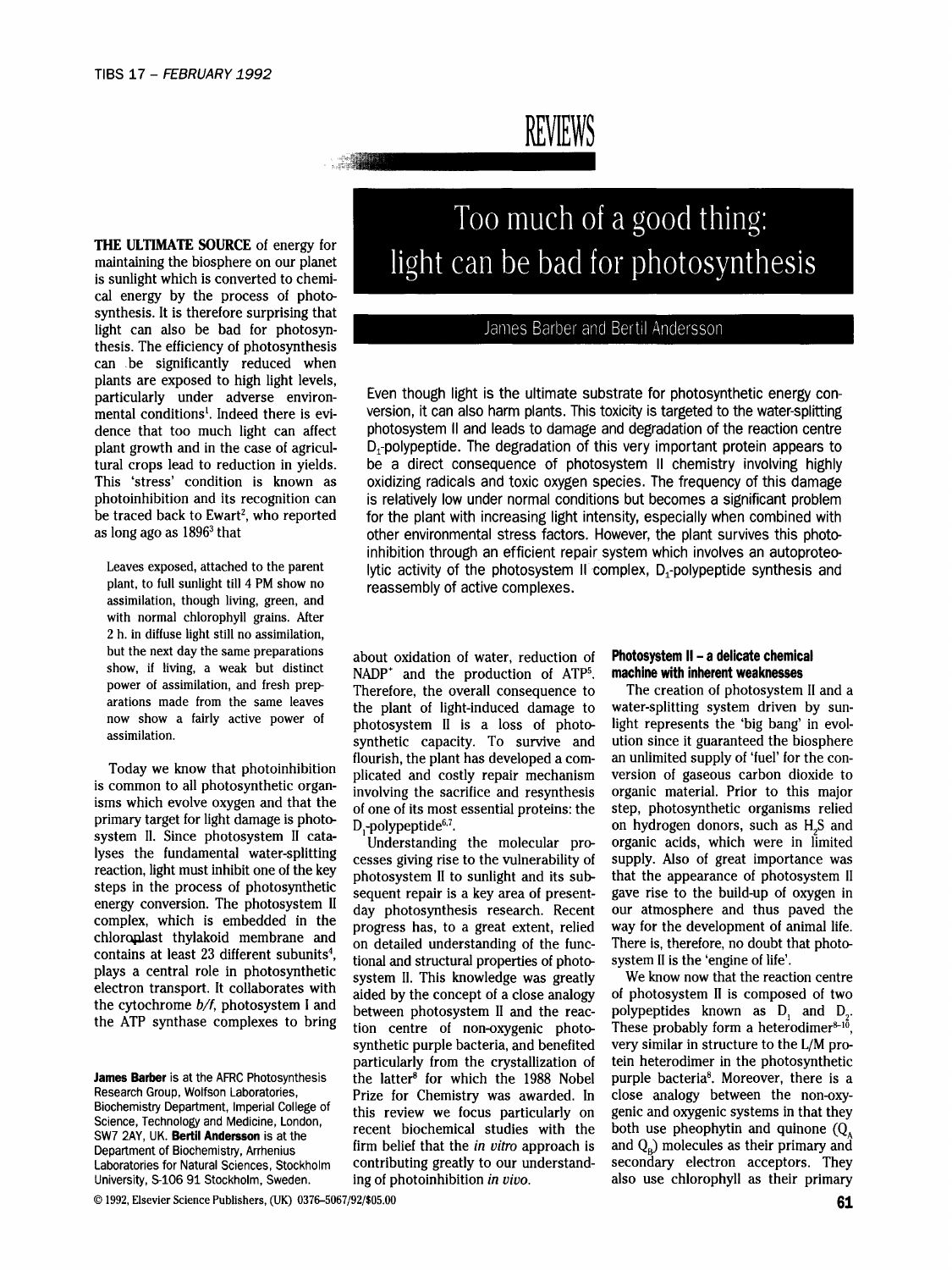greater than 1.0 V, while in the purple system II, through its electron donor of molecular oxygen<sup>11</sup>.<br>bacterial system the potential is about reactions involving a tyrosine radical It is quite surprising that such a crubacterial system the potential is about

electron donor but the oxidizing poten- 0.5 V. It is this significant and remark- and a manganese cluster (Fig. 1), to tial generated in photosystem II is able difference which allows photo- split water and bring about the able difference which allows photo- split water and bring about the release system II, through its electron donor of molecular oxygen<sup>11</sup>.



The series of events which occur in photosystem II that give rise to donor- and acceptor-<br>side photoinhibition. A similar scheme can be found in Ref. 12. The detrimental photo-<br>able in that it harbours most of the side photoinhibition. A similar scheme can be found in Ref. 12. The detrimental photochemical processes involving oxidized P680 or P680 triplet state are believed to trigger the functionally important sites involved in proteolytic degradation of the  $D_1$ -polypeptide and the disassembly of the photosystem II the photosystem II electron transfer complex. The repair process involves the resynthesis of the D<sub>1</sub>-polypeptide and reassembly reactions (Fig. 1). Not only does  $D_1$  bind of all the components of the complex in order to re-establish full functional activity. For the secondary quinone acceptor  $Q_B$  but simplicity, the secondary quinone acceptor  $Q_B$  but simplicity, the diagram of the photosystem II complex has been restricted to a limited number of polypoptide components. P680 is the primary electron donor comprised of chloro-<br>ber of polypoptide components. P680 is the primary electron donor comprised of chloro- it also contains the binding sites for the<br>phyll phyll a; Pheo is pheophytin a, the primary electron acceptor;  $Q_A$  and  $Q_B$  are plastoquinone primary electron donor and acceptor, molecules which act as secondary electron acceptors; Z is a tyrosine residue 161 on the  $P$ molecules which act as secondary electron acceptors; Z is a tyrosine residue 161 on the P680 and pheophytin (Pheo), respect-<br>D<sub>1</sub>-polypeptide, acting as an electron donor to P680; Fe, non-haem iron; chl, accessory ively<sup>8,</sup> D<sub>4</sub>-polypeptide, acting as an electron donor to P680; Fe, non-haem iron; chl, accessory chlorophyll, absorbing at 670 nm;  $\beta$ -car,  $\beta$ -carotene; cyt  $b_{559}$ , cytochrome  $b_{559}$ ; CP43 and shown to contain a tyrosine residue at CP47 are light-harvesting chlorophylLa binding proteins of 43 and 47 kDa, respectively; the position 161, denoted as Z (see Fig. 1 extrinsic proteins marked 33, 23 and 16 kDa are involved in stabilizing the water-splitting and Fig. 3) which acts as a redox inter-<br>reaction which is thought to involve a cluster of four manganese atoms: D and D and Fig. reaction which is thought to involve a cluster of four manganese atoms;  $D_{z}$ - and  $D_{z}$ polypeptides are the reaction centre polypeptides that bind P680, Pheo, Fe, Q<sub>A</sub> and Q<sub>B</sub> and<br>polypeptides that bind P680, Pheo, Fe, Q<sub>A</sub> and Q<sub>B</sub> and<br>form a heterodimer thought to be similar to the L and M subunits of ou form a heterodimer thought to be similar to the L and M subunits of purple bacteria;<br><sup>3</sup>P680, P680 triplet; <sup>1</sup>O<sub>2</sub>, singlet oxygen.

cial photochemical machine has weak points and needs to be repaired from paid in performing light-driven water-Assembly and  $D_i$ -protein  $\begin{array}{c|c} \text{splitting} & \text{which} & \text{can} & \text{manifest itself as} \\ \text{replication} & \text{synthesis} & \text{frequent damage to the photosystem II} \end{array}$ reaction centre. One problem is that  $D_2 \leftrightarrow$  trol, so that primary photochemistry of  $_{CP43}$  photosystem II goes on even when duces molecular oxygen as a byproduct species when pigments are excited by<br>light or redox reactions are occurring.  $\frac{1}{33}$  M<sub>Mp</sub> M<sub>n</sub> ( $\frac{1}{23}$ ) light or redox reactions are occurring.  $M_0$  Still another problem is the fact that intermediates with very high oxidizing  $T$  potentials (>1.0 V) are created within

on photoinhibition has been focused on the rapid and light-dependent turnover of the 32 kDa D,-polypeptide $6,7$ . This turnover can easily be illustrated by supplying a leaf with radioactive amino sis by electrophoresis and autoradi-  $\mathsf{D}_i$ -protein half-time for the turnover which can be as short as  $60$  minutes<sup>12</sup>. This polypep-• tide is encoded in the chloroplast by the *psbA* gene and it has been known duced by this gene is present in greater abundance, than the transcript of any

**Figure 1** other chloroplast gene<sup>13,14</sup>.<br>
In addition to the property of rapid<br>
property of rapid<br>
property of rapid<br>
next turnover, the D<sub>r</sub>-polypeptide is remark-P680\*/Pheo- radical pair state<sup>11</sup>. There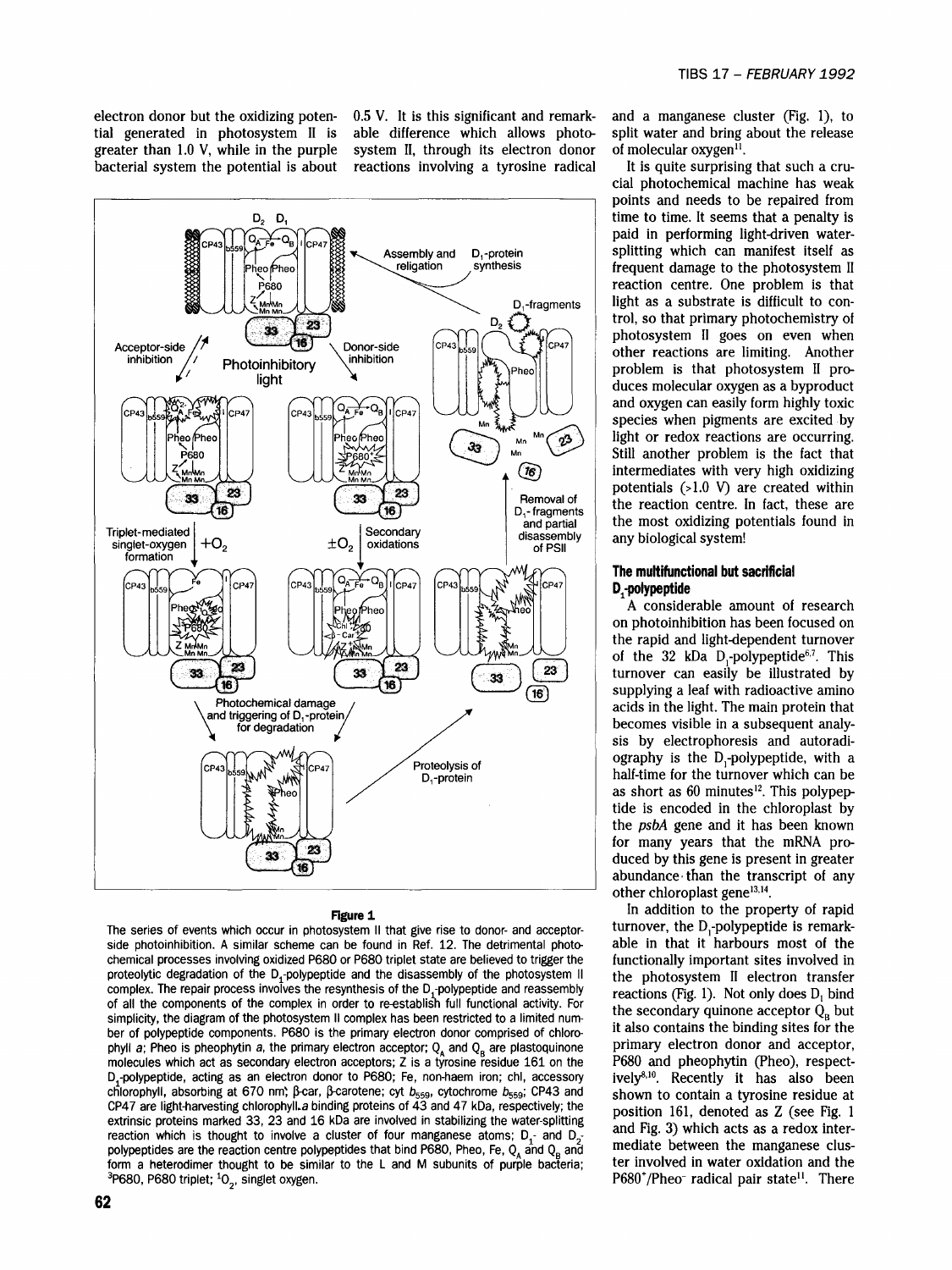is also increasing evidence that other **the acceptor-side mechanisms out-** to the acceptor-side mechanisms outmanganese cluster<sup>4,11</sup>. There is no other undergoes a continuous cycle of degra-<br>
dation and resynthesis which must<br>  $\leftarrow 41kDa$  extract electrons from its surroundings have dramatic implications for the funcas visible light ~5 but is is not known ,.,,,~;, ----16 kDa lation of P680 + leads to the oxidation two since UV damage is less specific<sup>16</sup>.

in the sequential photosystem II electron transfer processes is blocked dur- " water-splitting, also showed a greater ing light stress and what damage trig- $\overline{\phantom{a}}$  susceptibility to photoinhibition and D<sub>1</sub>gers the degradation of the D<sub>1</sub>-poly-<br>peptide? The annearance of breakdown products deletion of the gene in the cyanobac-<br>peptide? The annearance of breakdown products deletion of the gene in the cyanobacpeptide? The answer is not simple since The appearance of breakdown products deletion of the gene in the cyanobac-<br>it can depend on events occurring of the D-polypeptide detected by immuno-<br>terium *Synechocystis* sp. PCC 6 either on the oxidizing or reducing side blotting after exposing isolated photo- ing the 33 kDa protein that regulates of the primary reactions (Fig. 1)<sup>4,12</sup>, system II cores to strong illumination for the electron donat

main target for photoinhibition involves  $L_2$ -polypepudes, 23 kDa and 16 kDa photoinhibition *in vivo*<sup>26</sup>. Of particular events at the binding site of the sec-<br>events of the monomeric D polypeptide ever mechanistic impo ondary quinone acceptor  $Q_B^{1.6,12}$ , but while the 41 kDa band is thought to be side photoinhibition and associated D<sub>1</sub> more recent *in vitro* studies suggest the breakdown product of the D<sub>1</sub>-polypep- polypeptide degradation can occur that the  $Q_R$  site has an initiating rather tide still bound to the D<sub>2</sub>-polypeptide. under anaerobic conditions<sup>20,25</sup> and is than an active role in the chemical therefore distinct from the acceptorevents leading to photodamage of photo- side initiated mechanism which is system II. The  $Q_B$  binding site is located EPR spectrometry in isolated thylakoid dependent on the presence of oxygen binds semiplastoquinone-9 but has a inactivated in the absence of  $oxygen^{18}$ .  $Q_AH_2$  (Refs 4 and 17), which subse- and resynthesis of the D<sub>1</sub>-polypep- Under 'normal' photoinhibitory stress quently leaves its binding site on the D<sub>2</sub>- tide<sup>21,22</sup>.<br>
tide<sup>21,22</sup>. quently leaves its binding site on the  $D_2$ - tide<sup>21,22</sup>. the D<sub>1</sub>-polypeptide is the sacrificial subpolypeptide<sup>18</sup>. When these events However, there is more than one way unit<sup>6</sup> although under severe conditions to primary charge separation leading to leads to photoinhibition is when the



of the D<sub>1</sub>-polypeptide detected by immunoments of the monomeric  $D_1$ -polypeptide,

on the D,-polypeptide and strongly membranes after they had been photo- (see Fig. 1). lower affinity for the fully reduced form In aerobic conditions the chlorophyll **D**<sub>-polypeptide turnover and an</sub> of the quinone. Therefore under high triplet rapidly reacts with oxygen autoproteolytic activity of photosystem II light conditions, if the donor side of leading to the formation of singlet oxy- As a consequence of irreversible photosystem II is efficient, the plasto- gen and studies using isolated photo- photodamaging events within the photoquinone pool in the thylakoid lipid system II reaction centres have shown system II reaction centre, the plant can matrix can become fully reduced and that this very reactive and toxic species regain photosynthetic function in two the operational frequency of the  $Q<sub>B</sub>$  site leads to preferential destruction of the ways. It can either set aside the inactiwill be significantly lowered. However, chlorophyll molecules of P680 (Ref. 19) vated photosystem II, synthesize all its the primary photochemical processes followed by D,-polypeptide degra- 23 subunits again and reassemble a will continue to occur. Under these dation<sup>18,20</sup>. Under anaerobic conditions completely new functional complex, or light stress conditions it is possible for photosystem II is photoinactivated, but remove and replace only the damaged the bound quinone acceptor  $Q_A$  not not irreversibly damaged, since re- protein(s) and re-use all other subunits. only to be reduced to its normal covery from the inhibited state is Clearly the latter must be the most semiquinone state but also to an abnor- achieved simply by reoxidizing the economic strategy and is, indeed, the mal, doubly reduced, protonated state, quinone acceptors without degradation mechanism that the plant favours.

occur, the reaction centre is restricted to skin a cat and another scenario that the  $D_2$ -polypeptide is also degraded to to primary charge separation leading to leads to photoinhibition is when the some extent<sup>27,28</sup>. the formation of the radical pair, donation of electrons to the photo- Recently, considerable understanding P680+/Pheo-. If charge recombination system II reaction centre does not keep of the events leading to the degradation occurs then the P680 chlorophyll triplet pace with electron withdrawal. Such of the D<sub>r</sub>-polypeptide have emerged state will be generated and indeed this conditions could occur under low as from studies of photoinhibition using species has recently been detected by well as high light intensities, in contrast systems ranging from isolated thylakoid

amino acid residues of the D<sub>1</sub>-polypep-  $\frac{1}{20}$  **O** 30 min lined above which would normally tide act as ligands for the binding of the  $\frac{1}{2}$  **O** 30 min require high light levels to reduce the tide act as ligands for the binding of the reduce the require high light levels to reduce the require high light levels to reduce the require high light levels to reduce the require high light levels to reduce the reduce t protein within photosystem II that car- the state of the lifetime of the highly oxidizing ries such a host of functional responsi-<br>
bilities Nevertheless in the light it bilities. Nevertheless, in the light it  $\begin{array}{c|c} \hline \end{array}$   $\begin{array}{c} \hline \end{array}$   $\begin{array}{c} \hline \end{array}$  is potentially very dangerous since it undergoes a continuous cycle of degradation and resynthesis which must<br>have dramatic implications for the function of the function of the function of  $\triangle$ - n. and cause damage to its molecular tional organization of all the reaction isocentre components. It is noteworthy  $hat{t}$  +23kDa lated photosystem II reaction centres it<br>that this cycle is induced by UV as well has been shown that the photoaccumuthat the photoaccumu-<br>**+16 kDa** lation of P680<sup>+</sup> leads to the oxidation what the relationship is between the  $\frac{1}{2}$  and destruction of an accessory chloro-<br>two since UV damage is less specific<sup>16</sup>. **←10 kDa**  $\begin{vmatrix} \text{cancel} & 1.1 \\ \text{cancel} & \text{cancel} \\ \text{cancel} & \text{cancel} \end{vmatrix}$  carotene<sup>19,23</sup>. As a consequence of this **Acceptor- and donor-side mediated and photodamage, the D<sub>1</sub>-polypeptide was<br>
photodamage degraded and specific breakdown fragphotodamage are obvious** question is, which step in the sequential photosystem II election is appeared 2<sup>0</sup>. Related studies using the sequential photosystem II election is appeared 2<sup>0</sup>. Related studies using the seque of the primary reactions (Fig. 1)<sup>4,12</sup>. system II cores to strong illumination for the electron donation to P680 (see Fig. 1)<br>It was suggested initially that the 30 min. HD is the heterodimer of D<sub>r</sub> and 1) resulted in a It was suggested initially that the  $\frac{30 \text{ min}}{D_x \text{polypeptides}}$ , 23 kDa and 16 kDa nh http://tition.in.  $\frac{1}{2}$  and  $\frac{1}{2}$ , resulted in a higher susceptibility to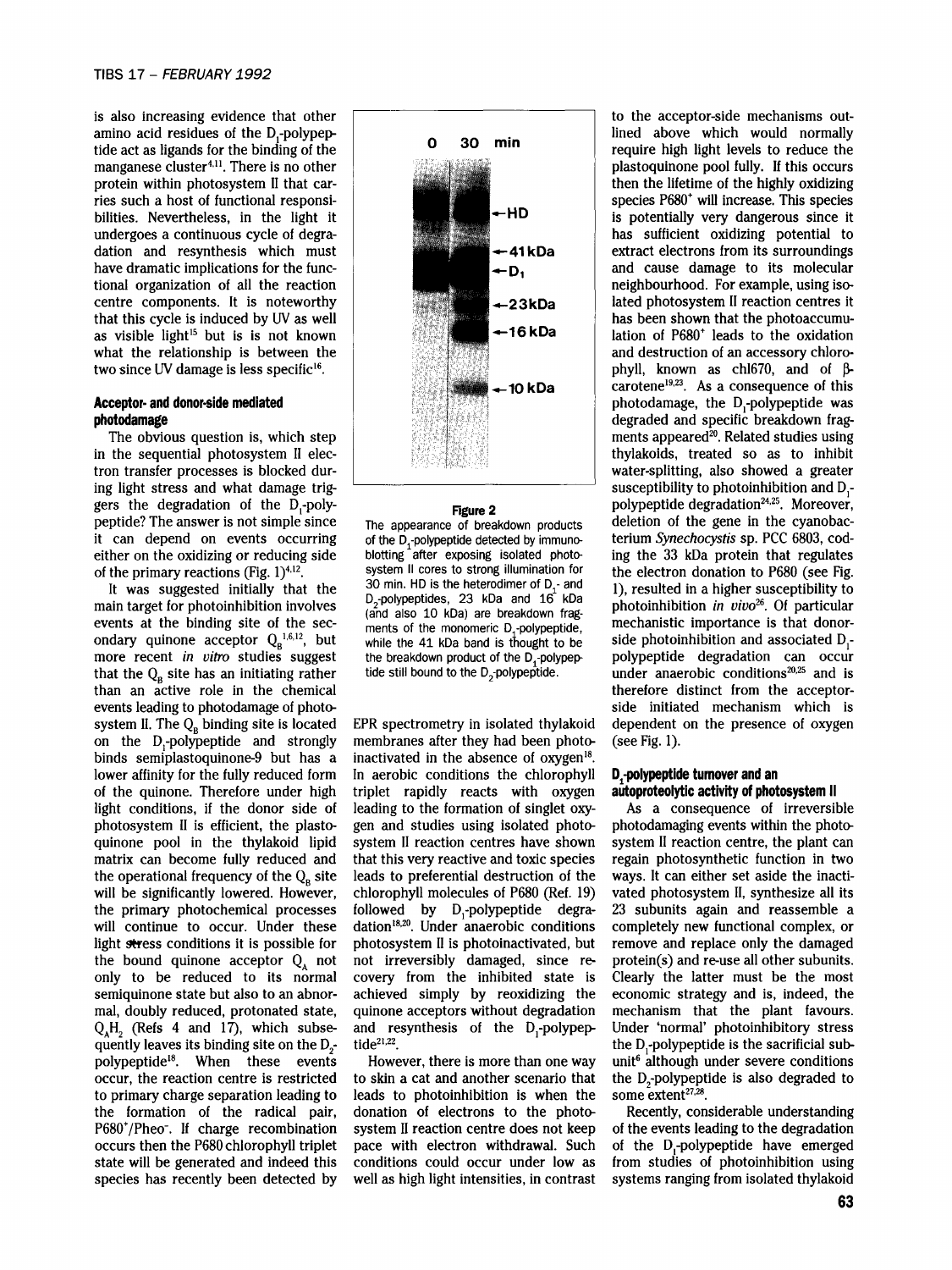



A model of the folding of the D<sub>1</sub>-polypeptide based on the amino acid sequence of spinach and on membrane has also been<br>Consideration of hydropathy and analogy with the structure of the L subunit of the reaction centre of consideration of hydropathy and analogy with the structure of the L subunit of the reaction centre of purple photosynthetic bacteria<sup>8-10</sup>. The model identifies: tyrosine 161 (Z) that functions as the donor (see Refs 4 and 12 for to oxidized P680; histidine 198 probably binds the chlorophyll of P680, and histidines 215 and 272 review). This is of signifiare thought to form ligands to the non-haem iron.<br>
cance for the repair pro-

'D<sub>r</sub>protease' is an integral part of photo- one proteolytic process for its total stances, the molecular repair process

membranes to various photosystem II system II, adding yet another functional the new D<sub>r</sub>-polypeptide is restricted to preparations. Photoinhibitory treatment property to this complex, the non-appressed regions to which the

of isolated thylakoids resulted in degra- Experimentally the site of proteolysis ribosomes have access while functional dation of the D<sub>r</sub>polypeptide at 20°C but on the D<sub>r</sub>polypeptide has been difficult photosystem II is located in the shielded, not at 4°C (Ref. 29). Interestingly, the to determine and is at present a matter appressed thylakoid regions. It is envisdegradation could be observed in the of debate. Until recently it was generally aged that following insertion of a prelatter sample in complete darkness believed that the primary cleavage cursor D,-polypeptide, reassembled comwhen transferred to 20°C. This exper- occurs in the exposed peptide loop on plexes remigrate to the appressed region iment showed that light is necessary to the outer surface of the membrane link- where they regain full functional activity trigger the degradation but that the  $D<sub>r</sub>$  ing putative transmembrane helices IV after the incorporation and activation polypeptide cleavage itself does not and  $V^{33,34}$  (see Fig. 3). Support for this of cofactors, including the religation of require light. It was therefore concluded proposal stems partly from the close the Mn cluster. The migration seems to that the degradation is due to a mem- location of the cleavage site to the  $Q_n$  involve a transient post-translational brane-bound endoproteolytic activity. binding pocket on the D<sub>r</sub>-polypeptide palmitoylation of the D<sub>r</sub>-polypeptide Further photoinhibition studies with and the fact that proteolysis does not which may direct the photosystem II isolated photosystem II complexes occur when  $Q_B$  is replaced by herbi- complex back to the appressed thylaincluding purified reaction centres (see cides, such as diuron and atrazine<sup>7,12,34</sup>. koid regions<sup>7</sup> and indicates that the Fig. 2) showed quite unexpectedly high Recently, however, conflicting data repair after photoinhibition does not levels of D<sub>rpolypeptide degradation have emerged<sup>35</sup>, suggesting that proteo- only involve synthesis of new D,-poly-</sub> and concomitant appearance of break- lytic digestion occurs on the donor side peptides.<br>down fragments<sup>20,30</sup>. Moreover, the degra- of the  $D$ -polypeptide in the region of the D,-polypeptide in the region dation could be specifically blocked linking transmembrane helices I and II **Molecular protection** against light **stress**  by serine-type protease inhibitors<sup>31,32</sup>. (see Fig. 3). The degradation of the  $D<sub>1</sub>$ - and photoinhibition Therefore it can be concluded that the polypeptide must involve more than Fortunately, under most circum-

removal from the mem-<br>brane but it has vet to be established which is the **.** initial cleavage site. AIsite of cleavage could<br>depend on whether the a donor- or acceptor-side event.

## **D<sub>.</sub>-polypeptide degradation<br>and secondary changes to** photosystem II

 $\begin{array}{c|c}\n\text{if} \\
\text{Memory the degradation} \\
\text{of the D, polypeptide must}\n\end{array}$ induce secondary changes to the complicated ma-(Fig. 1). Indeed recent sub-<br>fractionation studies have shown that concomitant with D,-degradation there is a release of Mn atoms and extrinsic proteins involved in the water-split-<br>ting process into the thylafrom the appressed to the non-appressed regions of **Figure 3** the stacked thylakoid cess since the synthesis of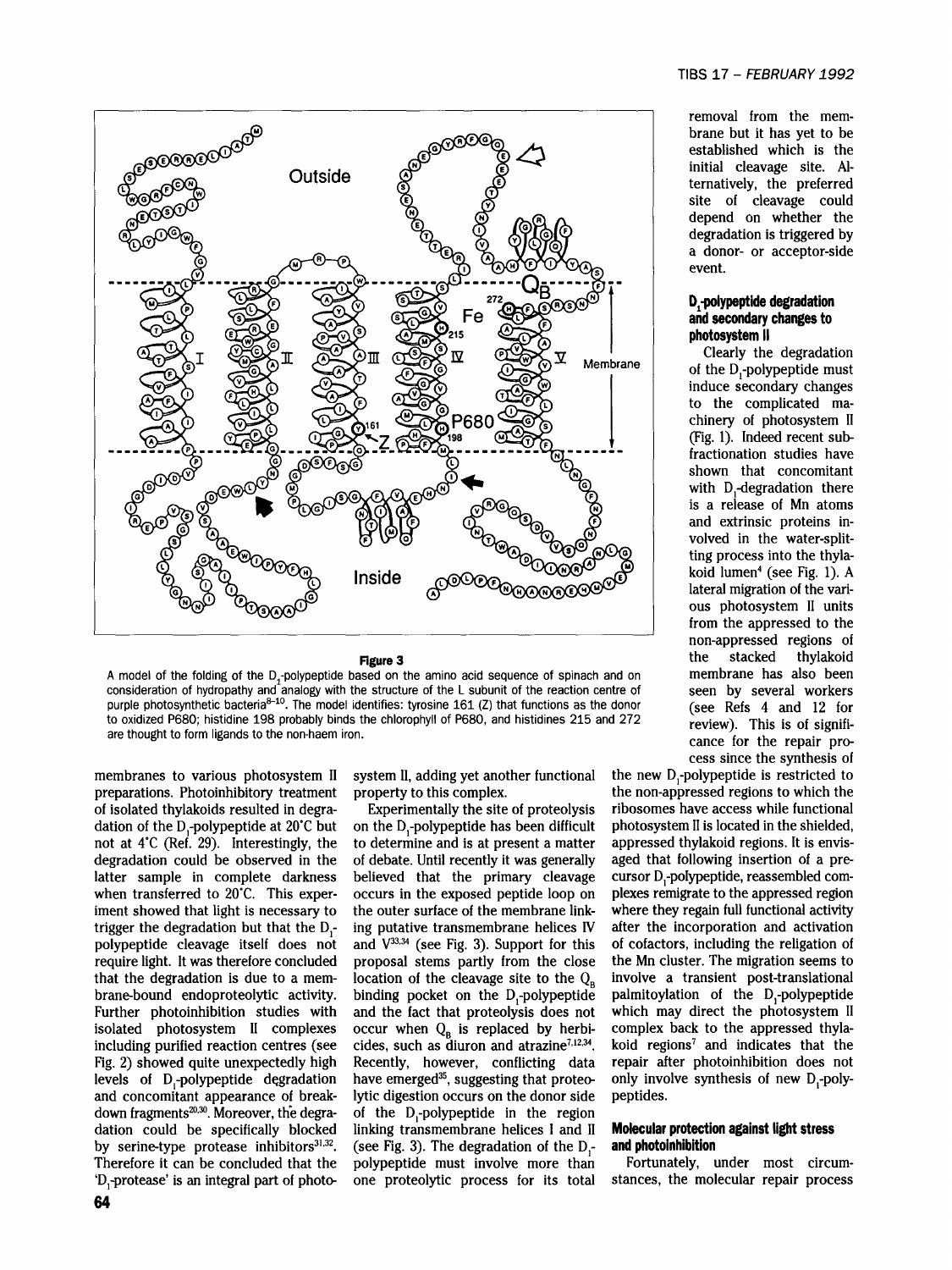

photosystem II photochemistry. But the destruction<sup>23</sup>. This may be the reason this synergism is probably at the level<br>repair process is costly in terms of cellu- why it is possible to observe significant of protection and repair process is costly in terms of cellu- why it is possible to observe significant of protection and repair rather than in<br>lar energy and inevitably has its limi- levels of P680 triplet in purified photo- the actual pho lar energy and inevitably has its limi- levels of P680 triplet in purified photo- the actual photoinactivation process.<br>tations. The plant cannot turn off the system II reaction centres<sup>38</sup> and isolated For example, membra tations. The plant cannot turn off the system II reaction centres<sup>38</sup> and isolated For example, membrane diffusional pro-<br>suplight but it has developed several thylakoids<sup>18</sup> at room temperature. Cesses between appressed a sunlight but it has developed several thylakoids<sup>18</sup> at room temperature. cesses between appressed and non-<br>molecular strategies to acclimate and Other protective mechanisms involve appressed regions of the thylakoids

heterodimer which might quench chloro-<br>the severity of photoinhibition but also the chemistry of the superimposition of other environ-cess. phyll triplets and scavenge for toxic the superimposition of other environ-<br>oxygen species. However, because of mental factors such as temperature, oxygen species. However, because of mental factors such as temperature, the very high oxidizing potential of metabolic state, nutrient, water and carthe very high oxidizing potential of metabolic state, nutrient, water and car- **Acknowledgements**   $P680^*$  it may be impossible to place bon dioxide supply<sup>1</sup>. Of particular J.B. wishes to thank the Agricultural either of these carotenes close to the importance is the combination of light and Food Research Council and either of these carotenes close to the importance is the combination of light and Food Research Council and B. A.<br>primary donor since they would then and cold stress frequently observed in the Swedish Natural Science Resea

protect itself. These can be classified redox cycles which short-circuit the associated with the turnover of the into two categories: those associated acceptor and donor side of the reaction  $D_i$ -polypeptide<sup>7</sup> will be si with the intake and delivery of light to centre and therefore reduce the possi-slowed at low temperatures. Some<br>the photosystem II reaction centre and bility of photoaccumulating highly oxi-plants, however, acclimatize to

primary donor since they would then and cold stress frequently observed in

can cope with the toxic nature of the be vulnerable to rapid oxidation and many natural habitats. The nature of photosystem II photochemistry. But the destruction<sup>23</sup>. This may be the reason this synergism is probably at t molecular strategies to acclimate and Other protective mechanisms involve appressed regions of the thylakoids into two categories: those associated acceptor and donor side of the reaction  $D_1$ -polypeptide<sup>7</sup> will be significantly with the intake and delivery of light to centre and therefore reduce the possi- slowed at low temper the photosystem II reaction centre and bility of photoaccumulating highly oxi- plants, however, acclimatize to low<br>those related directly to the functioning dizing species and also compete with temperatures and as a conseq those related directly to the functioning dizing species and also compete with temperatures and as a consequence<br>of the reaction centre itself. In the for-<br>the deleterious recombination reac-<br>show a greater resistance to p of the reaction centre itself. In the for-<br>mer case various strategies are used tions involving the formation of the P680 bition<sup>40</sup>. Moreover, different sensitivities mer case various strategies are used tions involving the formation of the P680 bition<sup>40</sup>. Moreover, different sensitivities ranging from long, and short-term triplet state. Probably the most im- to photoinhibition are obs ranging from long- and short-term triplet state. Probably the most im- to photoinhibition are observed within<br>adjustments in the size of the pool portant of these cycles involves cyto- and between plant species. Such adapadjustments in the size of the pool portant of these cycles involves cyto- and between plant species. Such adap-<br>of light-harvesting antenna proteins chrome b559 which is intimately associ- tation and variation give credib of light-harvesting antenna proteins chrome b559 which is intimately associ- tation and variation give credibility to<br>through gene regulation and reversible ated with the D./D. heterodimer and the future use of the techniq through gene regulation and reversible ated with the  $D_1/D_2$  heterodimer and the future use of the techniques of mol-<br>protein phosphorylation<sup>5</sup> to non-photo- has been suggested to catalyse electron ecular biology to cre protein phosphorylation<sup>5</sup> to non-photo- has been suggested to catalyse electron ecular biology to create new plant var-<br>chemical quenching of excitations by flow from reduced quinones to P680<sup>+</sup> ieties more resistant to l chemical quenching of excitations by flow from reduced quinones to P680<sup>+</sup> ieties more resistant to light stress.<br>mechanisms involving pH gradients<sup>36</sup> (Refs 20 and 39). This genetic engineering will probably mechanisms involving pH gradients<sup>36</sup> (Refs 20 and 39). This genetic engineering will probably<br>and carotenoid interconversions<sup>37</sup> and carotenoid interconversions<sup>37</sup>.<br>In addition, there seem to be several **Can we create plants that are more** local top and repair systems rather than to In addition, there seem to be several **Can we create plants that are more** tion and repair systems rather than to self-protecting mechanisms in the photo-<br>system II reaction centre itself. There It is important to realise that it is not itself, since the primary damage seems system II reaction centre itself. There It is important to realise that it is not itself, since the primary damage seems are two  $\beta$ -carotenes within the D.(D only the light intensity that determines to be an unavoidable are two  $\beta$ -carotenes within the  $D_1/D_2$  only the light intensity that determines to be an unavoidable consequence of heterodimer which might quench chlorogether expliciting pro-